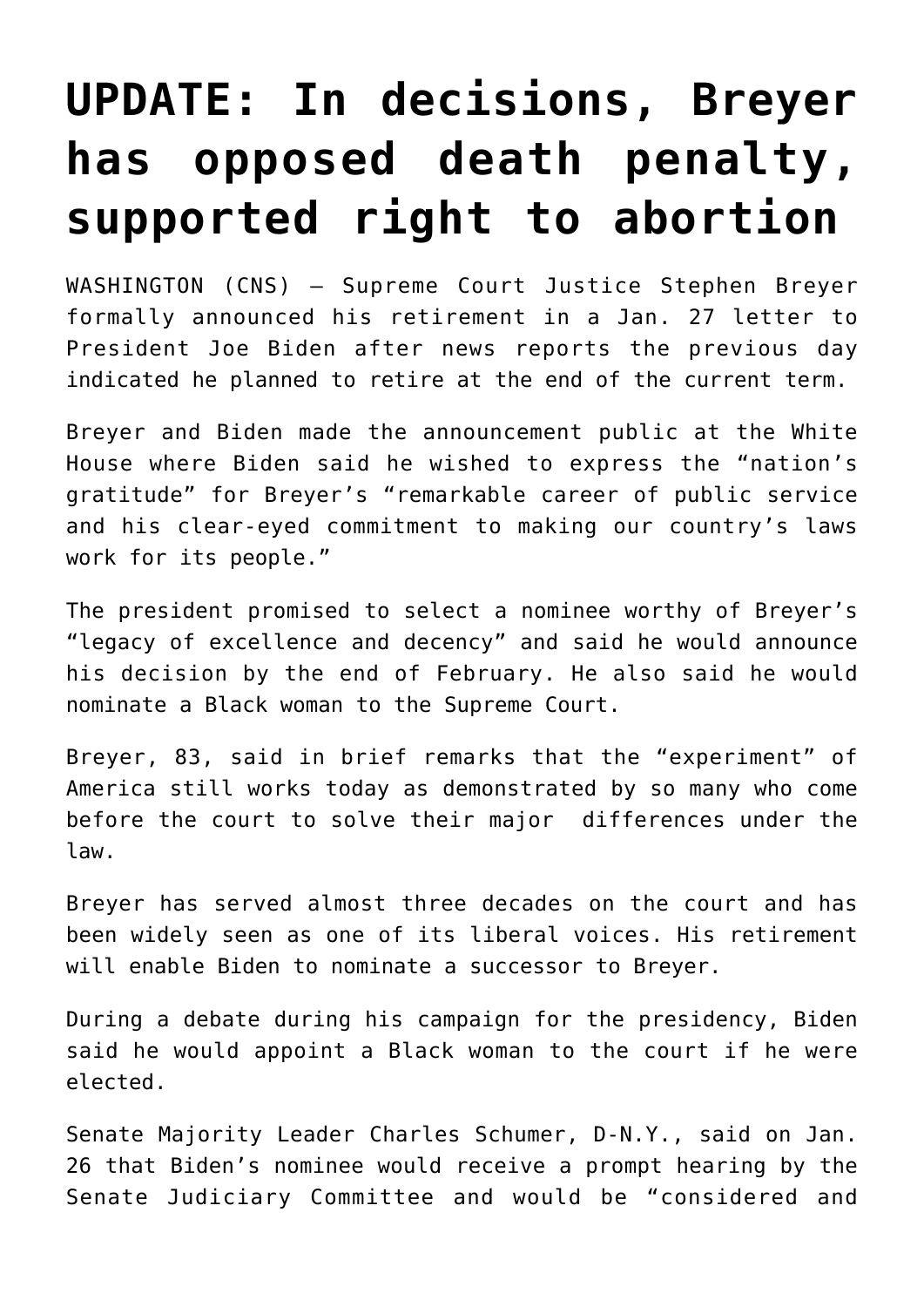confirmed by the full United States Senate with all deliberate speed."

Breyer was nominated by President Bill Clinton in 1994. In recent months, some Democrats have been pleading with the justice, who is the oldest on the bench, to retire soon to ensure Biden could name his successor while Democrats were still in control of the Senate.

In an interview with The New York Times last summer, Breyer said he wasn't sure when he would retire and that there were many factors that went into that decision.

He also remembered Justice Antonin Scalia told him that he didn't want "somebody appointed who will just reverse everything I've done for the last 25 years," which was something he also considered.

In a speech at Harvard Law School last April, Breyer also said he thought it was wrong "to think of the court as another political institution."

Breyer, who is Jewish, has taken stands that both go against and support Catholic teaching. For example, for several years his decisions have questioned the country's use of the death penalty, but he has also often sided with laws favoring a right to abortion.

In 2015, in a dissent in *Glossip v. Gross*, which dealt with the constitutionality of Oklahoma's use of lethal injections, Breyer wrote that he hoped the court would reassess the constitutionality of the death penalty, noting that it "now likely constitutes a legally prohibited cruel and unusual punishment" under the U.S. Constitution's Eighth Amendment.

And after a federal execution in July 2020, for which the Supreme Court cleared the way, Breyer wrote a dissent joined by Justice Ruth Bader Ginsburg that said: "A modern system of criminal justice must be reasonably accurate, fair, humane and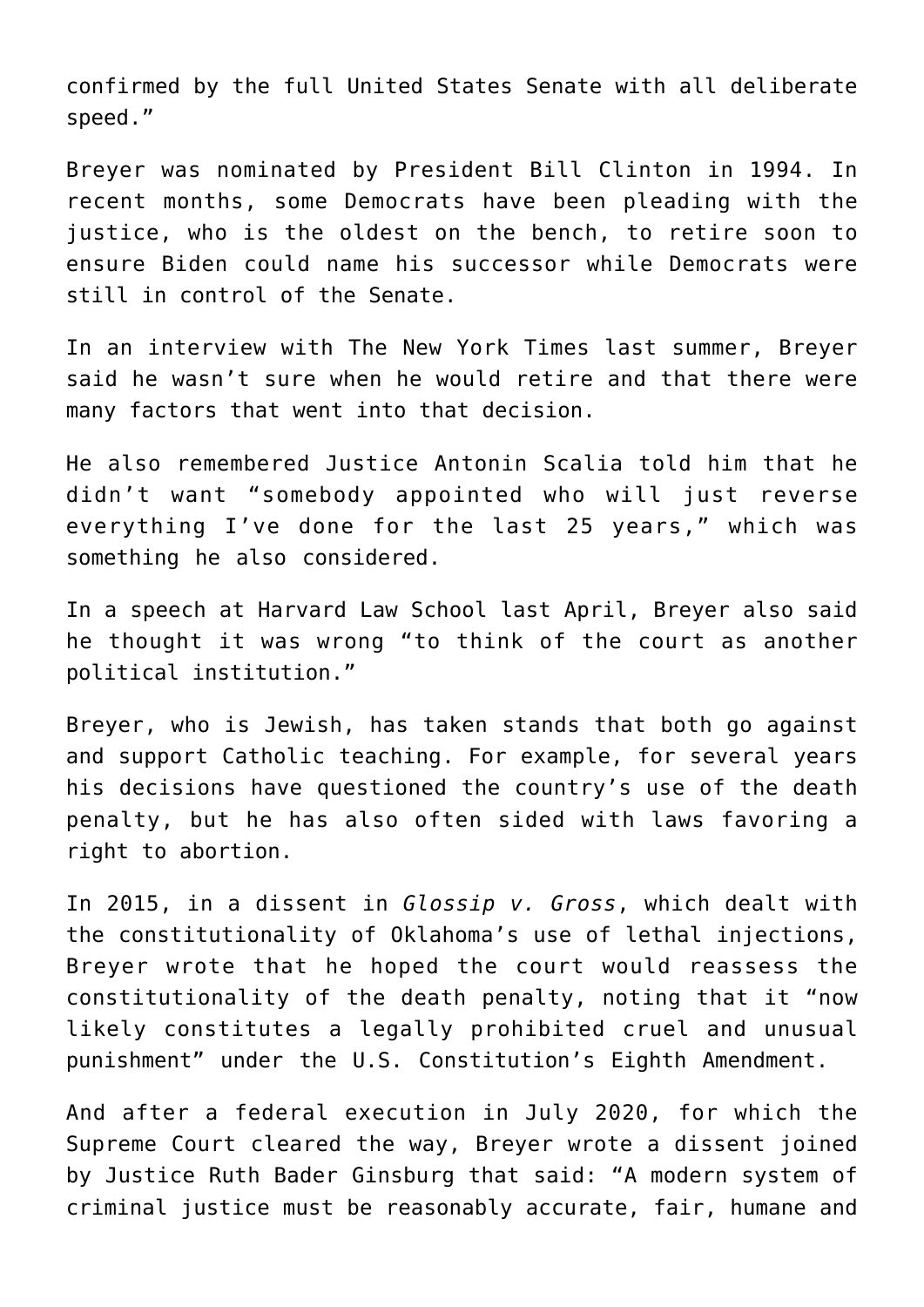timely."

He added: "Our recent experience with the federal government's resumption of executions adds to the mounting body of evidence that the death penalty cannot be reconciled with those values."

The justice also wrote two major rulings defending a right to abortion including the 2016 decision that struck down a Texas law imposing restrictions on abortion clinics and doctors. Four years later he wrote the ruling that struck down a similar law in Louisiana.

He also was critical of the court's decision last December to uphold the Texas law that bans abortions after six weeks of pregnancy while letting one challenge of it move forward.

In 2008, Fordham University's law school in New York presented Breyer with a prestigious ethics prize in a private ceremony despite a protest held outside the event and a call by a national Catholic organization to rescind the honor in light of the judge's support for legal abortion.

When the Jesuit-run university announced the award, William Treanor, the law school dean, said Breyer "has devoted his life to the public good" and is "a brilliant, influential and path-breaking scholar."

He said Breyer embodied the ideals of the ethics prize as a jurist whose "opinions have been marked by thoughtfulness, balance, rigor, and a commitment to justice and liberty. He has been an eloquent and forceful champion of judicial integrity."

In response to news of Breyer's upcoming retirement, Kristan Hawkins, president of Students for Life Action, said her organization calls on Republicans "to fight against any nominee who ignores the science of life for the callous calculation that ending innocent lives is the price he or she